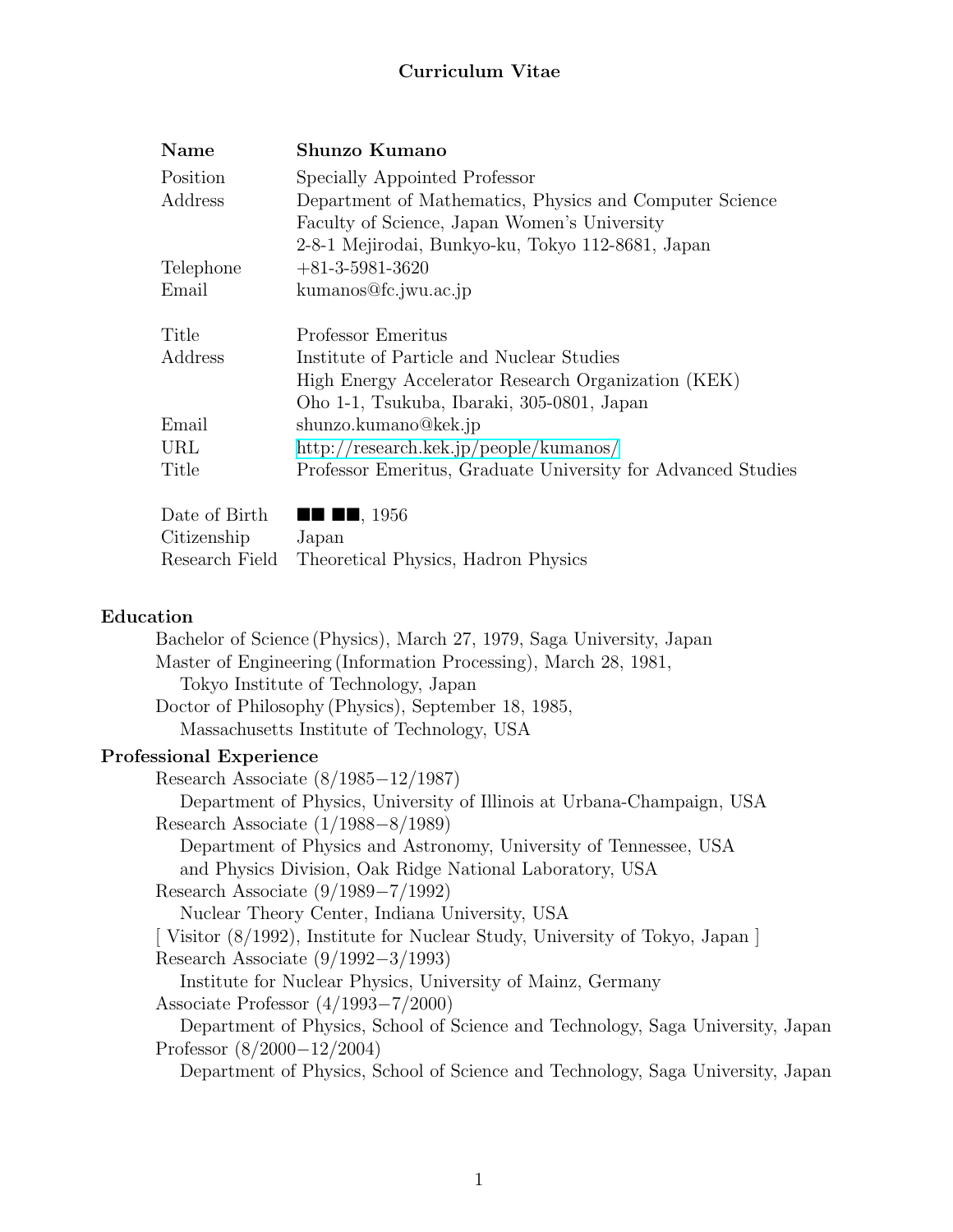Professor (1/2005*−*3/2020)

Institute of Particle and Nuclear Studies,

High Energy Accelerator Research Organization (KEK), Japan

- (joint) Professor, Department of Particle and Nuclear Physics, Graduate University for Advanced Studies, Japan
- (joint) Scientist, Particle and Nuclear Physics Division, J-PARC Center, Japan

Professor Emeritus (4/2020*−*present)

High Energy Accelerator Research Organization (KEK), Japan

Graduate University for Advanced Studies, Japan

Senior Fellow (4/2020*−*3/2022)

Support Center for Accelerator Science and Technology

and Institute of Particle and Nuclear Studies,

High Energy Accelerator Research Organization (KEK), Japan

(joint) Scientist, Particle and Nuclear Physics Division, J-PARC Center, Japan

Specially Appointed Professor (4/2022*−*present)

Department of Mathematics, Physics and Computer Science,

Faculty of Science, Japan Women's University, Japan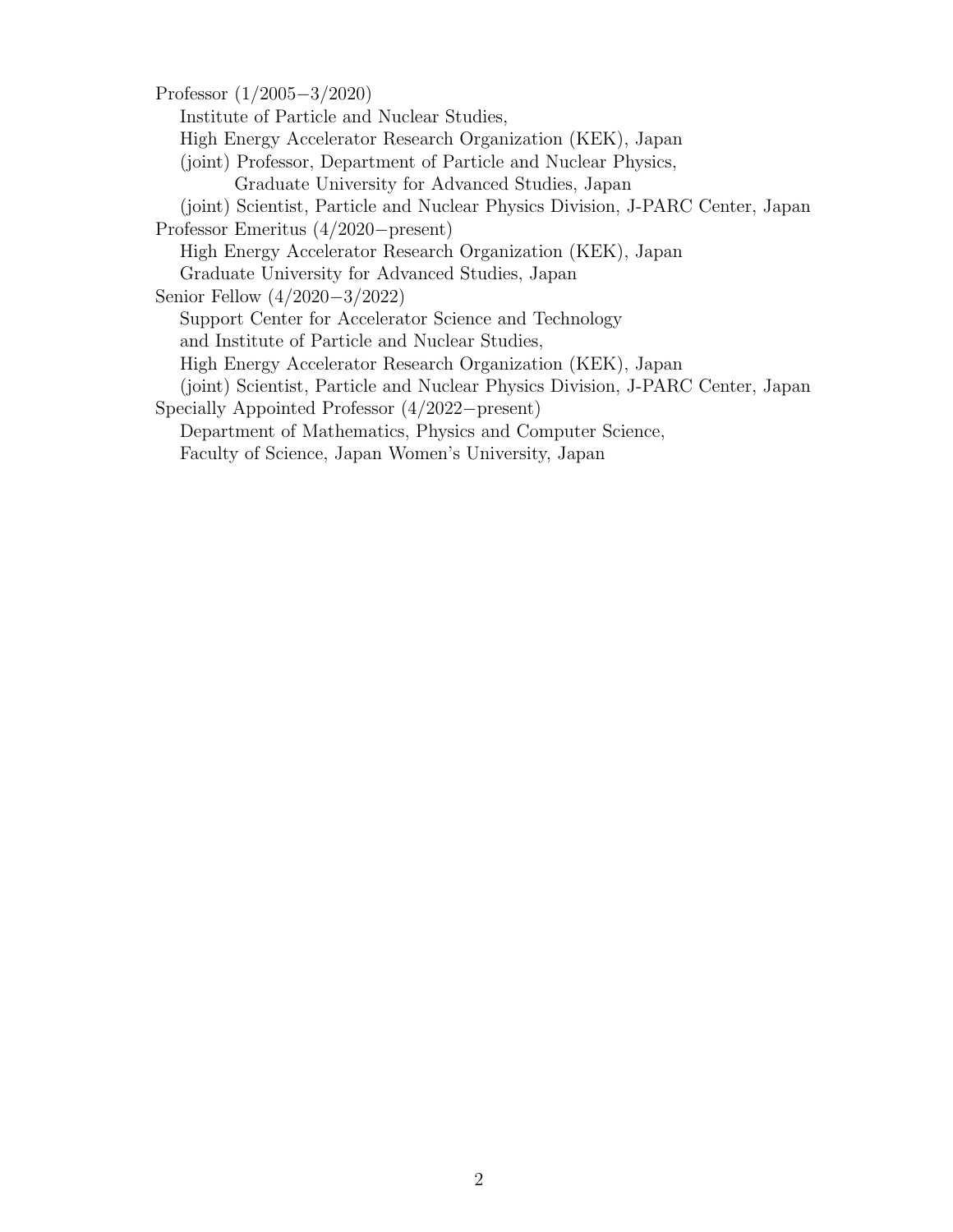# **Teaching (2022)**

- (2022) Lectures on Introduction to Physics I, Department of Mathematics, Physics and Computer Science, Faculty of Science, Japan Women's University
- (2022) Lectures on Exercises in Physics I, II, Department of Mathematics, Physics and Computer Science, Faculty of Science, Japan Women's University
- *•* (2022) Lectures on Fundamental physics experiments I, Department of Mathematics, Physics and Computer Science, Faculty of Science, Japan Women's University
- (2022) Lectures on Comprehensive natural science, Department of Mathematics, Physics and Computer Science, Faculty of Science, Japan Women's University
- *•* (2022) Lectures on Special research on physics I, II, Department of Mathematics, Physics and Computer Science, Faculty of Science, Japan Women's University
- *•* (2022) Lectures on Physics seminars II, Department of Mathematics, Physics and Computer Science, Faculty of Science, Japan Women's University
- (2022) Lectures on Basic information processing, Department of Mathematics, Physics and Computer Science, Faculty of Science, Japan Women's University
- (2022) Lectures on Applied physics I, Division of Mathematical and Physical Sciences, Graduate School of Science, Japan Women's University

# **Teaching (2005-2021)**

——————–

- (2007-2019) Lectures on Introduction to Hadron and Nuclear Physics Theory I (in English), School of High Energy Accelerator Science, Graduate University for Advanced Studies
- (2006) Lectures on Hadron Theory, School of High Energy Accelerator Science, Graduate University for Advanced Studies
- (2006-2019) Exercise on Particle and Nuclear Physics, School of High Energy Accelerator Science, Graduate University for Advanced Studies
- (2019) Lectures on Nuclear Physics, College of Physics, School of Science and Engineering, Tsukuba University, Tsukuba, Japan, December 6, 13, 20, 2019.
- (2018) Lecture on Clarification of internal structure of hadrons and their gravitational form factors by tomography, School of High Energy Accelerator Science, Graduate University for Advanced Studies, April 25, 2018.
- (2017) Lectures on Structure functions of nucleons and nuclei, Yukawa Institute, Kyoto University, Kyoto, Japan, February 23-24, 2017.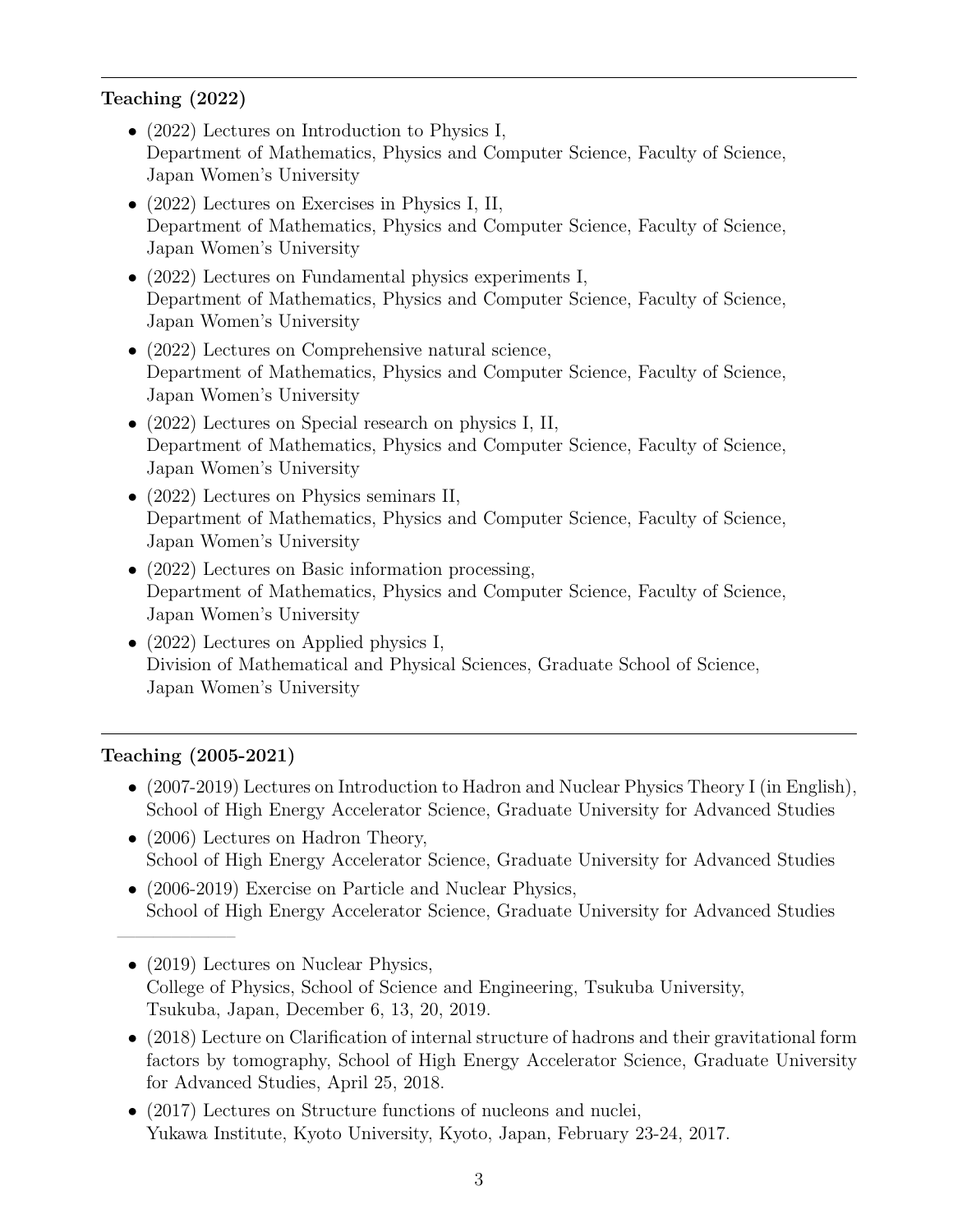- (2014) Lectures on Parton distribution and fragmentation functions, 17th Taiwan Nuclear Physics Summer School, Academia Sinica, Taipei, Taiwan, August 25-28, 2014.
- *•* (2014) Lecture on Hadron physics and J-PARC, School of High Energy Accelerator Science, Graduate University for Advanced Studies, June 25, 2014.
- (2011) Lectures on Brief overview on hadron physics at J-PAPC, First Internship Program under CKorJ-PARC/J-PARC Center Collaboration, Tokai, Japan, February 9-17, 2011.
- (2007) Lectures and Tutorials on Deep inelastic scattering with neutrino beam, 6th International School on Neutrino Factories, Superbeams and Betabeams, KEK, Tsukuba, Japan, July 27 - August 4, 2007.
- (2007) Lectures on Spin structure of nucleons and J-PARC hadron physics, Hokkaido Nuclear Physics Summer School, Sapporo Gakuin University, Ebetsu, Japan, July 14-16, 2007.
- (2007) Lectures on Global QCD analysis, Spin Fest at Riken 2007, Riken, Wako, Japan, June 25-28, 2007.
- (2007) Lectures on Structure functions of nucleons and nuclei, Department of Physics, School of Science, Niigata University, Niigata, Japan, January 23-25, 2007.
- *•* (2005) Lectures on Determination of polarized distribution functions, PHENIX Spin Fest, Riken, Wako, Japan, July 25-29, 2005.
- (2005) Lectures on Structure functions of nucleons and nuclei, Department of Physics, School of Science and Engineering, Graduate School, Tokyo Institute of Technology, Tokyo, Japan, July 13-15, 2005.
- (2005) Lectures on Structure of nucleons and nuclei: parton distribution functions, KEK Summer School, KEK, Tsukuba, Japan, June 14-16, 2005.

## **Teaching (1993-2004)**

- *•* (1993-2004) Lectures on Classical Mechanics A, B Department of Physics, School of Science and Technology, Saga University
- *•* (1993-1999) Lectures on Classical Mechanics C, D Department of Physics, School of Science and Technology, Saga University
- *•* (2001-2004) Lectures on Physical Mathematics D, Department of Physics, School of Science and Technology, Saga University
- *•* (2000-2004) Lectures on Introduction to Physics A, Department of Physics, School of Science and Technology, Saga University
- *•* (2000-2004) Lectures on Microscopic World, Department of Physics, School of Science and Technology, Saga University
- (1993-2004) Lectures on Advanced Quantum Mechanics, Department of Physics, Graduate School of Science and Technology, Saga University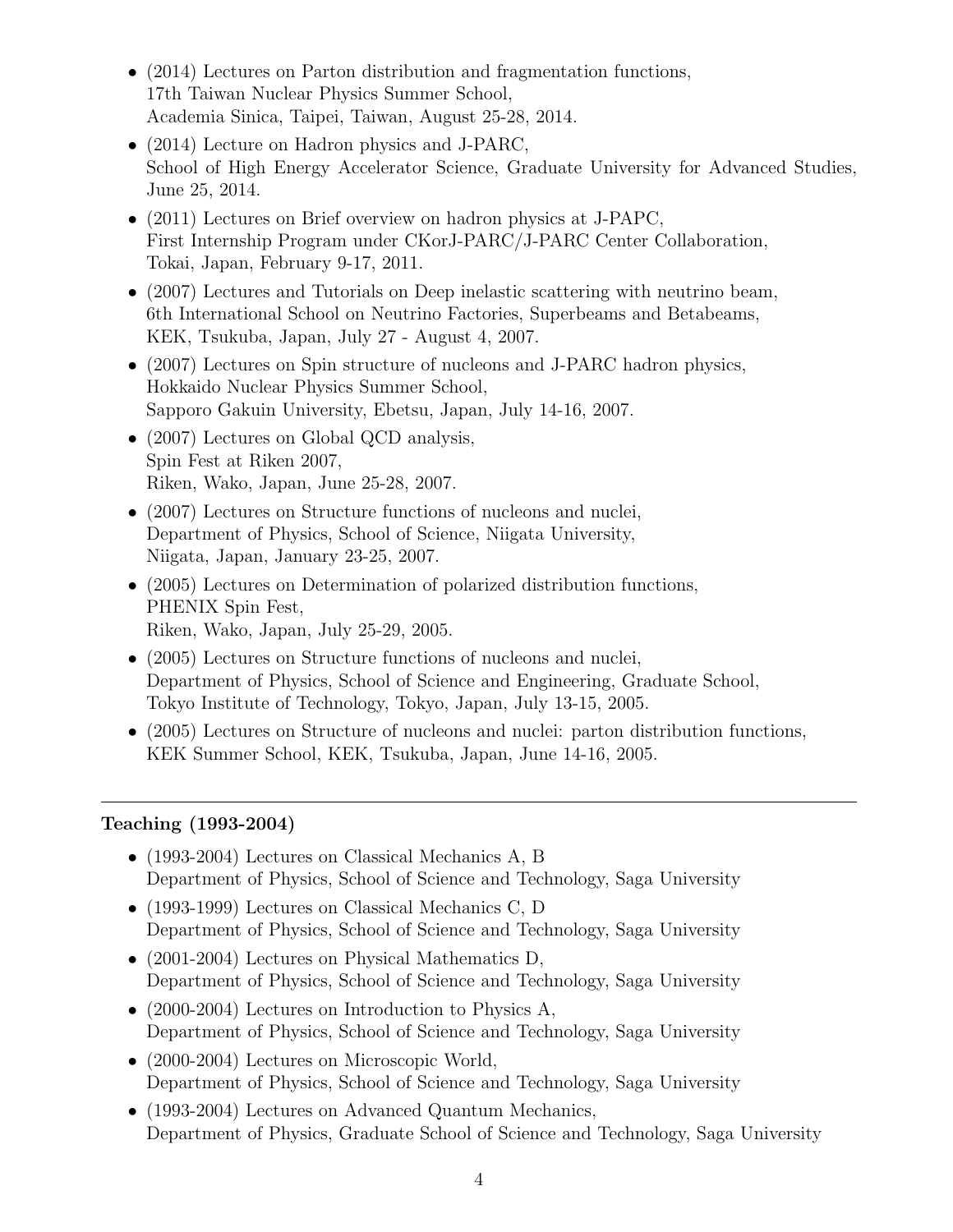- (1993-1999) Lectures on Nuclear and Particle Physics, Department of Physics, School of Science and Technology, Saga University
- (1993-2004) Graduation Research, Department of Physics, School of Science and Technology, Saga University
- (1993-2004) Special Research, Department of Physics, Graduate School of Science and Technology, Saga University
- (2004) Lectures on Introduction to internal structure of proton, Ohmura High School, Ohmura, Nagasaki, Japan, August 26, 2004.

——————–

- (1997) Lectures on Structure functions in nucleons an nuclei, Hokkaido Nuclear Physics Summer School in 1997, Yubari, Hokkaido, Japan, August 18-21, 1997.
- (1996) Lectures on Structure functions in nucleons and nuclei, Department of Physics, Graduate School, Tokyo Metropolitan University, Tokyo, Japan, November 25-27, 1996.
- (1994) Lectures on Structure functions of nucleons and nuclei, Department of Physics, Graduate School, Kyoto University, Kyoto, Japan, June 21, 1994.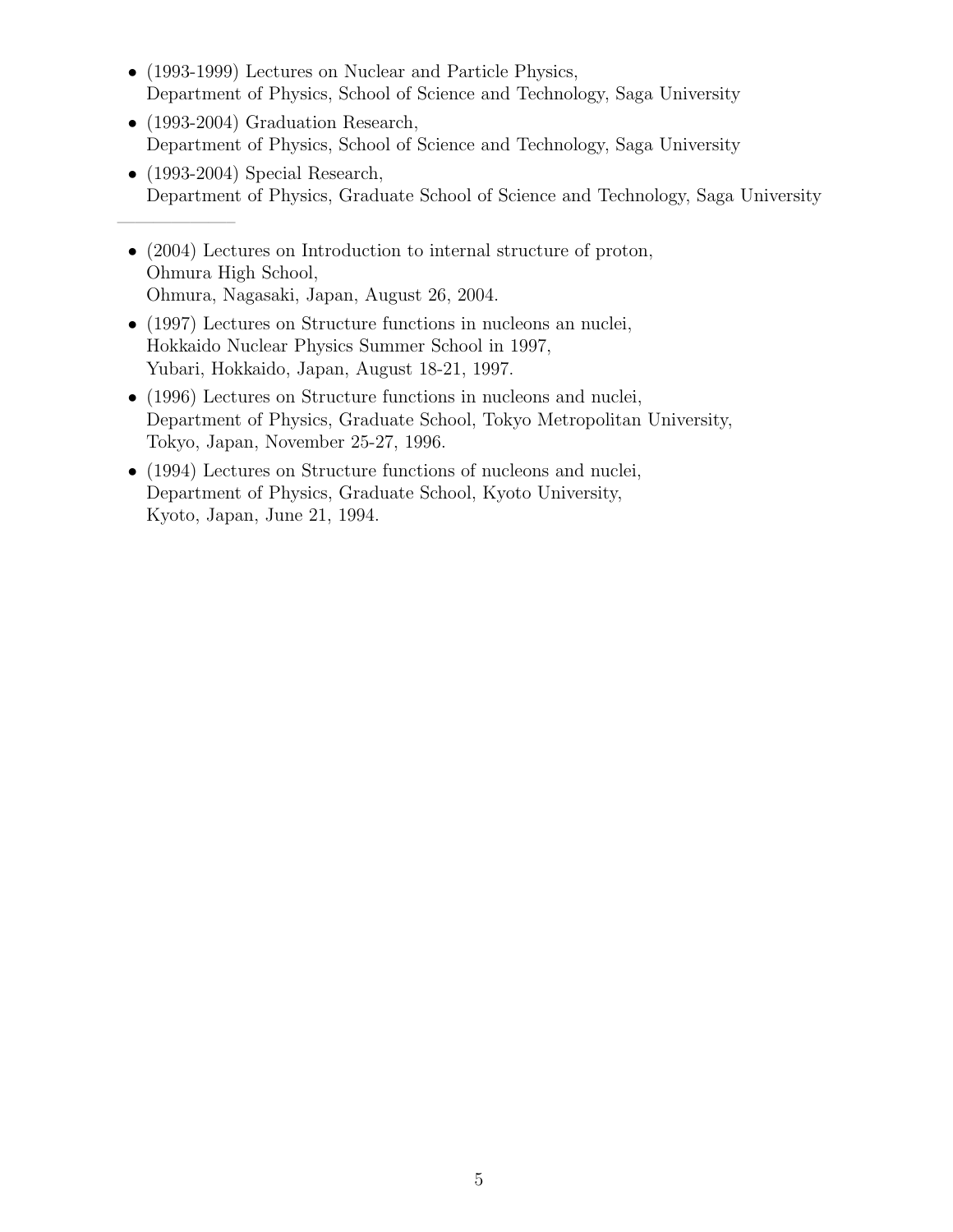# **Thesis supervisor at graduate schools**

|                 |                                          | • Graduate University for Advanced Studies, School of High Energy Accelerator Science,<br>Department of Particle and Nuclear Physics, Doctor of Science / Doctor of Philosophy                                                                     |
|-----------------|------------------------------------------|----------------------------------------------------------------------------------------------------------------------------------------------------------------------------------------------------------------------------------------------------|
| 2019, September | Qin-Tao Song<br>for his Ph.D. thesis     | Structure Functions of Pion and Deuteron<br>Recipient, Scholarship for International Student by Japanese Ministry<br>of Education, Culture, Sports, Science and Technology (MEXT)<br>3rd SOKENDAI (Graduate University for Advanced Studies) Award |
| $2007$ , March  |                                          | Takahiro Nagai Determinations of Fragmentation Functions<br>and Nuclear Parton Distribution Functions<br>Japan Society for the Promotion of Science (JSPS) Research Fellow                                                                         |
|                 |                                          |                                                                                                                                                                                                                                                    |
|                 |                                          | • Saga University, Graduate School of Science and Engineering,<br>Department of Energy and Materials Science, Doctor of Science                                                                                                                    |
| $2001$ , March  | Masanori Hirai                           | Optimization of Polarized Parton Distributions<br>Japan Society for the Promotion of Science (JSPS) Research Fellow                                                                                                                                |
| 1999, March     | Masanori Miyama                          | $Q^2$ Evolution of Transversity Distributions<br>and Flavor Asymmetries of Sea Quarks<br>Japan Society for the Promotion of Science (JSPS) Research Fellow                                                                                         |
|                 | Department of Physics, Master of Science | • Saga University, Graduate School of Science and Engineering,                                                                                                                                                                                     |
|                 | 2006, March Yusuke Shibata               | $Q^2$ Evolution of Quark Distributions<br>and Its Numerical Solution<br>(Official supervisor: Hiroaki Kouno)                                                                                                                                       |
| $2005$ , March  | Takahiro Nagai                           | Optimization of Polarized Nuclear Parton<br>Distribution Functions                                                                                                                                                                                 |
| $2004$ , March  | Hidefumi Iwakiri                         | Effects of Vector Mesons on Deuteron $b_1$                                                                                                                                                                                                         |
| $2004$ , March  | Mitsuaki Nakamura                        | Determination of Nuclear Parton Distributions<br>by Data Analysis of Structure Function $F_2$<br>and Drell-Yan Cross Sections                                                                                                                      |
| $2004$ , March  | Kosuke Nozoe                             | Numerical Analysis of $Q^2$ Evolution Equations<br>and Charm Threshold                                                                                                                                                                             |
| 1999, March     | Satoko Hino                              | Structure Functions of Polarized Proton-Deuteron<br>Drell-Yan Processes                                                                                                                                                                            |
| 1998, March     | Masanori Hirai                           | $Q^2$ Dependence of Polarized Parton Distributions                                                                                                                                                                                                 |
| 1998, March     | Kazuaki Umekawa                          | Nuclear Structure Function $F_2$<br>and Sea-Quark and Gluon Distributions                                                                                                                                                                          |
| $1996$ , March  | Masanori Miyama                          | $Q^2$ Dependence of Nucleonic and Nuclear<br><b>Structure Functions</b>                                                                                                                                                                            |
| $1995$ , March  | Ryoko Kobayashi                          | Structure Functions $F_3$ of Nucleons and Nuclei                                                                                                                                                                                                   |
| $1995$ , March  | Masataka Konuma                          | $Q^2$ Evolution of Quark-Gluon Distributions                                                                                                                                                                                                       |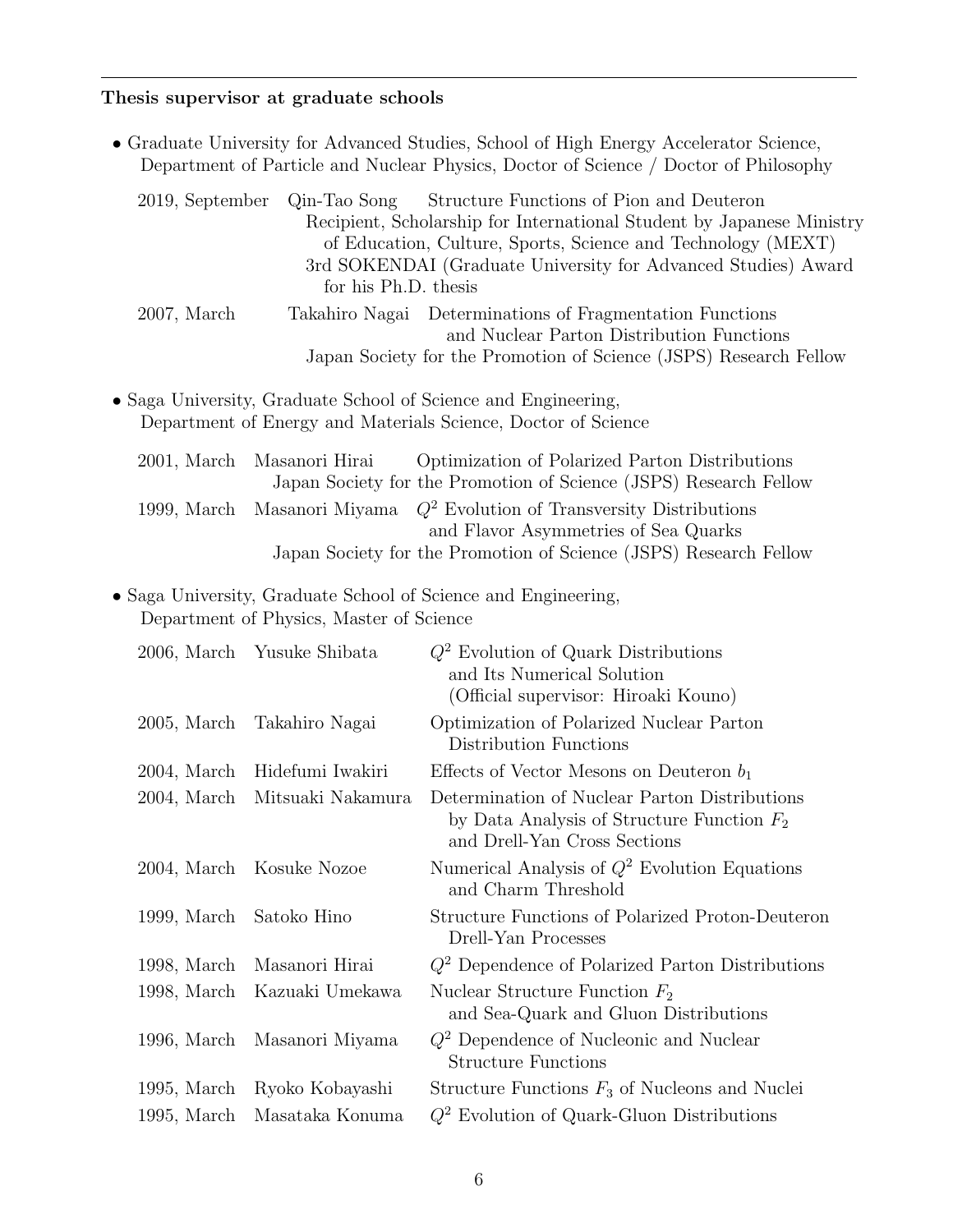### **Committee Members of International Conferences (2005-2021)**

- International Advisory Committee (IAC), 16th International Conference on Meson-Nucleon Physics and the Structure of the Nucleon, Mainz, Germany, 2023.06 or 09.
- IAC, 9th International Conference on Quarks and Nuclear Physics, Bonn, Germany, 2022.09.
- IAC, 14th European Research Conference on Electromagnetic Interactions with Nucleons and Nuclei, (Online) Paphos, Cyprus, 2021.10.31-11.06.
- Scientific Program Committee, 24th International Spin Symposium, (Online/In-person) Matsue, Japan, 2021.10.18-22.
- IAC, Workshop "Gluon content of proton and deuteron with the Spin Physics Detector at the NICA collider", (Online) Dubna, Russia, 2020.9.30-10.1.
- IAC, International Workshop on Electromagnetic Interactions with Nucleons and Nuclei, Paphos, Cyprus, 2019.10.27-11.02.
- *•* Local Organizing Committee, 11th Circum-Pan-Pacic Symposium on High Energy Spin Physics, Miyazaki, Japan, 2019.8.27-30.
- *•* IAC, 15th International Conference on Meson-Nucleon Physics and the Structure of the Nucleon, Carnegie Mellon University, Pittsburgh, Pennsylvania, USA, 2019.6.2-7.
- *•* Scientific Program Committee, International Workshop on Neutrino-Nucleus Interactions in the Few-GeV Region, L'Aquila, Italy, 2018.10.15-19.
- IAC, 23rd International Symposium on Spin Physics and Related Phenomena, Ferrara, Italy, 2018.9.10-14.
- IAC, International Workshop on New Frontiers in QCD 2018 – Confinement, Phase Transition, Hadrons, and Hadron Interactions –, Kyoto University, Kyoto, Japan, 2018.5.28-6.29.
- IAC, International Workshop on Electromagnetic Interactions with Nucleons and Nuclei, Paphos, Cyprus, 2017.10.29-11.4.
- Session Convener, 11th International Workshop on Neutrino-Nucleus Scattering in the Few-GeV Region, Toronto, Canada, 2017.6.25-30.
- *•* IAC, 14th International Conference on Meson-Nucleon Physics and the Structure of the Nucleon, Kyoto University, Kyoto, Japan, 2016.7.25-30.
- IAC, 10th Circum-Pan-Pacific Spin Symposium on High Energy Spin Physics, Taipei, Taiwan, 2015.10.5-8.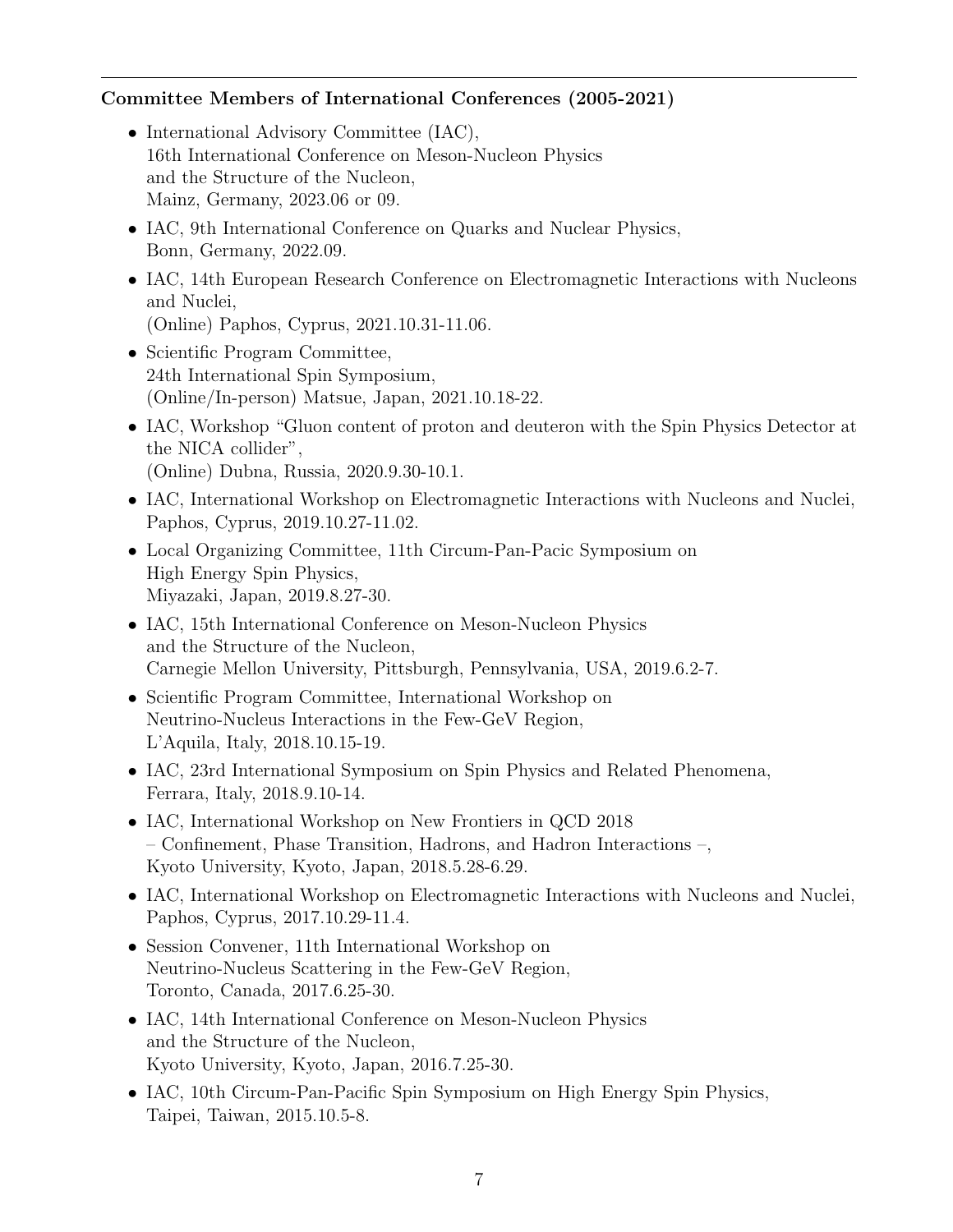- IAC, 7th International Conference on Quarks and Nuclear Physics, Valparaiso, Chile, 2015.3.2-6.
- *•* IAC, 4th International workshop on Nucleon Structure at Large Bjorken *x*, Laboratori Nazionali di Frascati, Italy, 2014.11.17-24.
- *•* Scientific Program Committee, 9th International Workshop on Neutrino-Nucleus Interactions in the Few-GeV Region, Selsdon Park Hotel, Surrey, UK, 2014.5.19-24.
- IAC, 9th Circum-Pan-Pacific Spin Symposium on High Energy Spin Physics, Shandong University, Jinan, China, 2013.10.28-31.
- IAC, 8th Circum-Pan-Pacific Spin Symposium on High Energy Spin Physics, Cairns, Australia, 2011.6.20-24.
- Scientific Program Committee, 7th International Workshop on Neutrino-Nucleus Interactions in the Few-GeV Region, Dehradun, Uttarakhand, India, 2011.3.7-11.
- Organizing Committee, 12th International Conference on the Structure of Baryons, Osaka, Japan, 2010.12.7-11.
- *•* IAC, 3rd International Workshop on Nucleon Structure at Large Bjorken *x*, Jefferson Lab, Newport News, Virginia, USA, 2010.10.13-15.
- IAC, International Workshop on High Energy Strong Interactions 2010: Parton Distributions and Dense QCD Matter, Kyoto, Japan, 2010.7.26-8.27.
- IAC, 7th Circum-Pan-Pacific Spin Symposium on High Energy Spin Physics, Yamagata, Japan, 2009.9.15-18.
- Scientific Program Committee, 6th International Workshop on Neutrino-Nucleus Interactions in the Few-GeV Region, Sitges (Barcelona), Spain, 2009.5.18-22.
- IAC, 6th International Conference on Perspectives in Hadronic Physics, International Centre for Theoretical Physics (ICTP), Trieste, Italy, 2008.5.12-16.
- *•* Program Committee, International Nuclear Physics Conference, Tokyo, Japan, 2007.6.3-8.
- Program and Organizing Committee, 4th International Workshop on Neutrino-Nucleus Interactions in the Few-GeV Region, Okayama, Japan, 2005.9.26-29.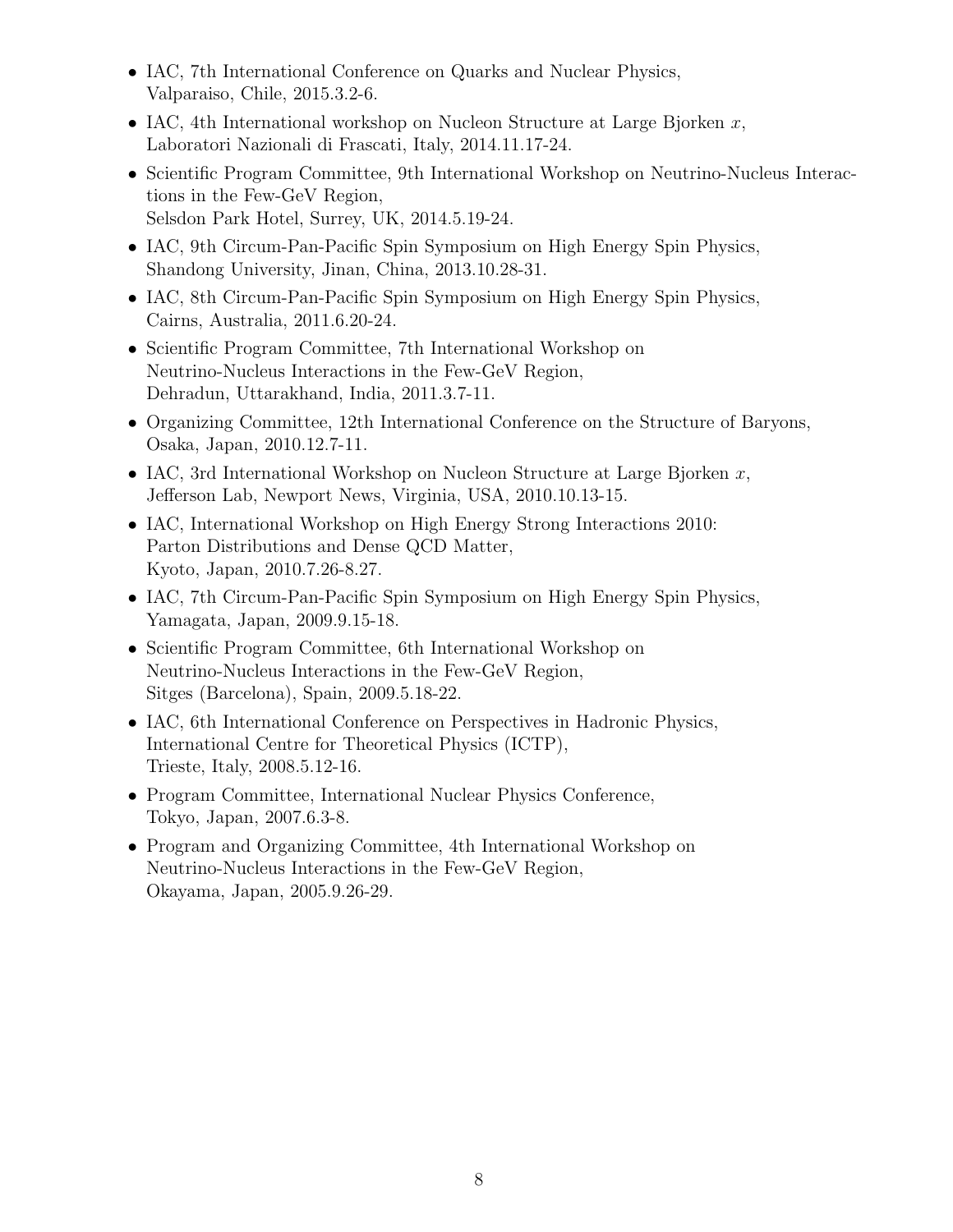## **External Committee Members and Affiliations (2005-2021)**

- Coordinating Committee (2020-2021), U.S.-Japan Hadronic Physics Exchange Program for Studies of Hadron Structure and QCD
- *•* Representative (2016-2021), Physical Society of Japan
- Nuclear Theory Executive Committee in Japan (2005-2009, 2013-2018)
- Chairperson (2014.4-2015.3), Nuclear Theory Executive Committee in Japan
- Executive Secretary (2013.4-2014.3), Nuclear Theory Executive Committee in Japan
- Field Representative (2008), Nuclear Theory Field, Physical Society of Japan
- Vice Field Representative (2007), Nuclear Theory Field, Physical Society of Japan
- Program Committee (2006), Nuclear Theory Field, Physical Society of Japan
- Secretariat (2010-2011), Nuclear Theory Community in Japan
- *•* Visiting Scientist (2005-2021), RIKEN
- Lecturer (2019), College of Physics, Tsukuba University
- Lecturer (2017), Yukawa Institute, Kyoto University
- Visiting Scholar (2009, 2010), Institute for Nuclear Theory, University of Washington
- Lecturer (2007), Department of Physics, Niigata University
- Lecturer (2005), Department of Physics, Tokyo Institute of Technology
- Author (2011-2013), Summary Article on Physics of the B-factories
- Author (2010-2012), Future Planning of Nuclear Physics in Japan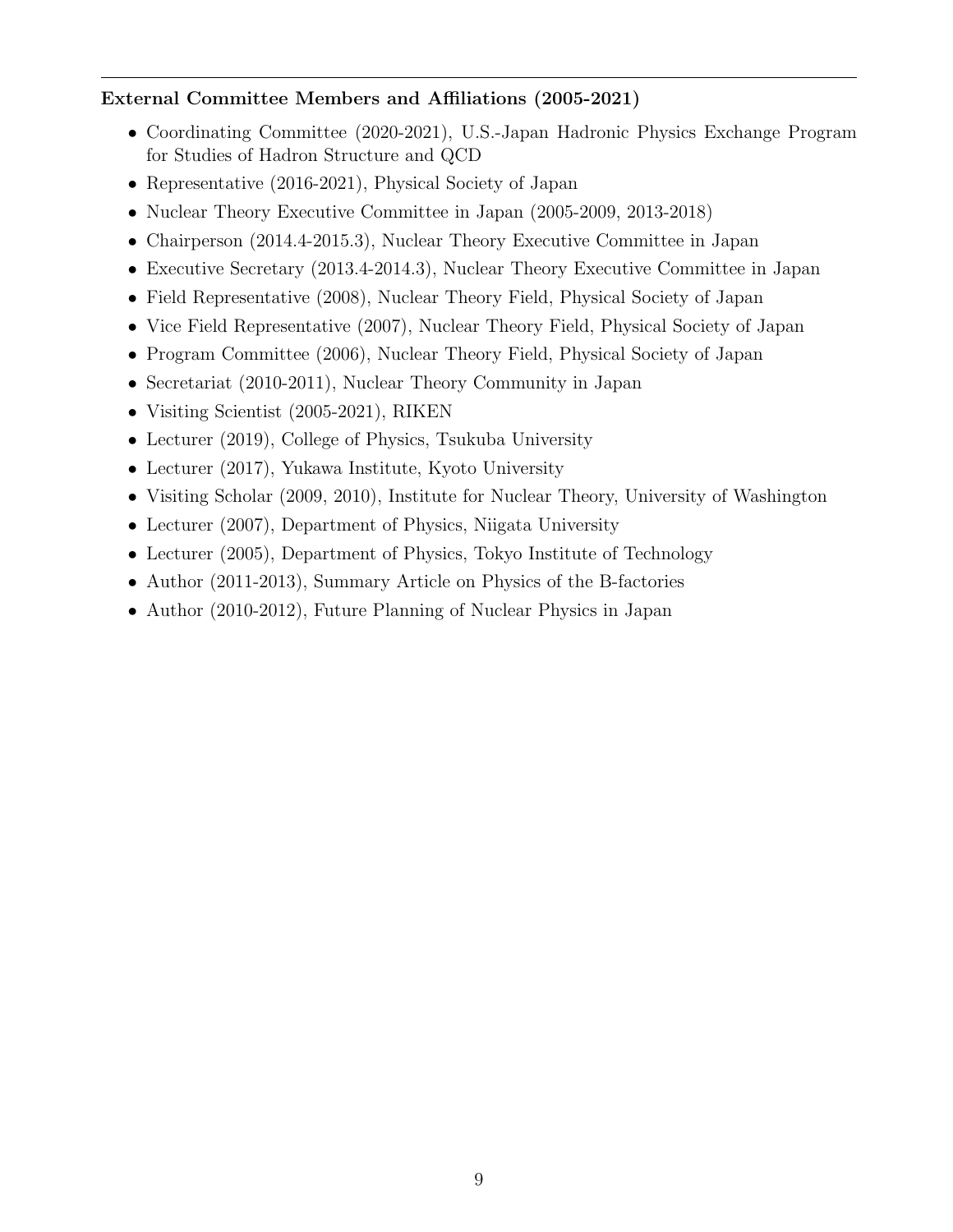# **Committee Members at KEK and Graduate University for Advanced Studies (2005-2021)**

- Managing Committee (2015-2019), Institute of Particle and Nuclear Studies, KEK
- Self-Evaluation Committee (2006-2009,2016-2018), KEK

——————–

- *•* Leader (2011-2019), J-PARC Theory Branch, KEK Theory Center, Institute of Particle and Nuclear Studies, KEK
- *•* Leader (2011-2019), Theory Group, Particle and Nuclear Physics Division, J-PARC Center
- Leader (2005-2015), Hadron-Nuclear-Field Theory Group, Theory Center, Institute of Particle and Nuclear Studies, KEK
- *•* Author on Nuclear Physics (2008-2015), KEK Physics Book Series, KEK
- *•* Promotion Committee (2005-2018), Large-Scale Simulation Projects, KEK
- *•* Evaluation Committee (2005-2013), Large-Scale Simulation Proposals, KEK
- *•* Program Advisory Committee (2008-2013), Japan Proton Accelerator Research Complex (J-PARC), Institute of Particle and Nuclear Studies, KEK
- *•* Future Planning Committee (2005-2006), Institute of Particle and Nuclear Studies, KEK
- Steering Committee (2005-2006), Institute of Particle and Nuclear Studies, KEK
- Promotion Committee for Education (2013-2016), School of High Energy Accelerator Science, Graduate University for Advanced Studies
- Self-Evaluation Committee (2013-2016), School of High Energy Accelerator Science, Graduate University for Advanced Studies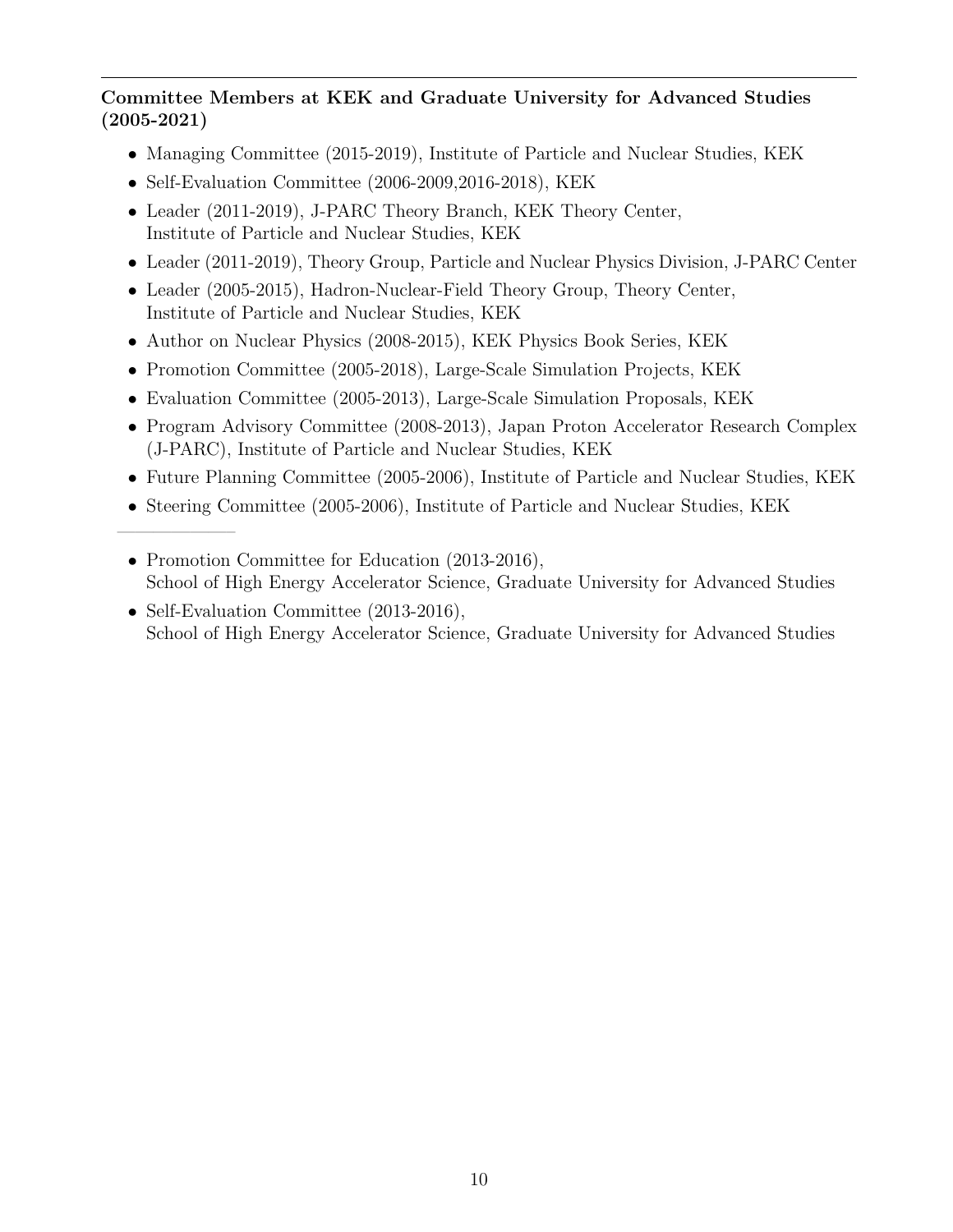### **Conference Organizations (2005-2021)**

- Workshop on GPDs and related topics at J-PARC, Online (KEK, Tsukuba, Japan), 2021.12.22, S. Kumano.
- Symposium on Electron-Ion Collider (EIC) Project Nuclei and nucleons explored by electrons -, Online, Japan Physical Society, 2021.9.17, S. Kumano, T.-A. Shibata, T. Ueda, Y. Yamazaki.
- *•* Workshop on Femtotechnologies by Quantum Computers in 2021, Online (KEK, Tsukuba, Japan), 2021.3.22-23, S. Kumano, I. Tsutsui.
- *•* Workshop on Beta decay, r process, and related weak-interaction processes, Online (KEK, Tokai, Japan), 2021.2.19, S. Kumano, T. Sato, K. Yoshida.
- *•* Workshop on Nuclear and hadron physics in 2020, Online (KEK, Tsukuba, Japan), 2020.9.29,10.2,10.6,10.9, A. Dote, K. Fukushima, K. Hagino, M. Harada, Y. Hidaka, T. Hyodo, K. Itakura, D. Jido, M. Kimura, M. Kitazawa, S. Kumano, M. Maruyama, A. Monnai, O. Morimatsu\*, H. Nagahiro, T. Nakatsukasa, K. Ogata, S. Sasaki, K. Tanaka (\*chair).
- Workshop on Intersections of Particle and Nuclear Collider Physics, Online (KEK, Tsukuba, Japan), 2020.8.31-9.1, Y. Goto\*, S. Hashimoto, K. Kawade, S. Kumano\*, Y. Miyachi, I. Nakagawa, R. Seidl, Y. Yamazaki (\*co-chair).
- *•* Workshop on Physics of Heavy-Quark and Exotic Hadrons, KEK, Tokai, Japan, 2020.1.27-29, S. Kumano, O. Morimatsu, M. Takizawa, P. Gubler, K. Tanida, A. Hosaka.
- Workshop on Nucleon Electric Dipole Moments and Spin Structure in 2020, KEK, Tokai, Japan, 2020.1.11, S. Kumano, T. Mibe, T. Sato, K. Tanaka.
- 11th Circum-Pan-Pacific Symposium on High Energy Spin Physics, Miyazaki, Japan, 2019.8.27-30, T. Iwata, T. Matsuda, T.-A. Shibata; N. Doshita, Y. Goto, Y. Hatta, Y. Koike, S. Kumano, Y. Maeda, Y. Miyachi, K. Nagai, I. Nakagawa, K. Nakano, G. Nukazuka, S. Sasaki, S. Sawada, R. Seidl, K. Tanaka.
- Workshop on Progress of QCD and Nucleon Structure in 2019, KEK, Tsukuba, Japan, 2019.2.28-3.1, S. Kumano, K. Tanaka.
- *•* Workshop on Neutrino-Nucleus Reactions and Neutrino Interactions, KEK, Tokai, Japan, 2019.2.22-23, S. Kumano, T. Sato.
- *•* Workshop on Progress on Hadron Structure Functions, KEK, Tsukuba, Japan, 2018.11.18-19, Y. Goto, S. Kumano, K. Tanaka.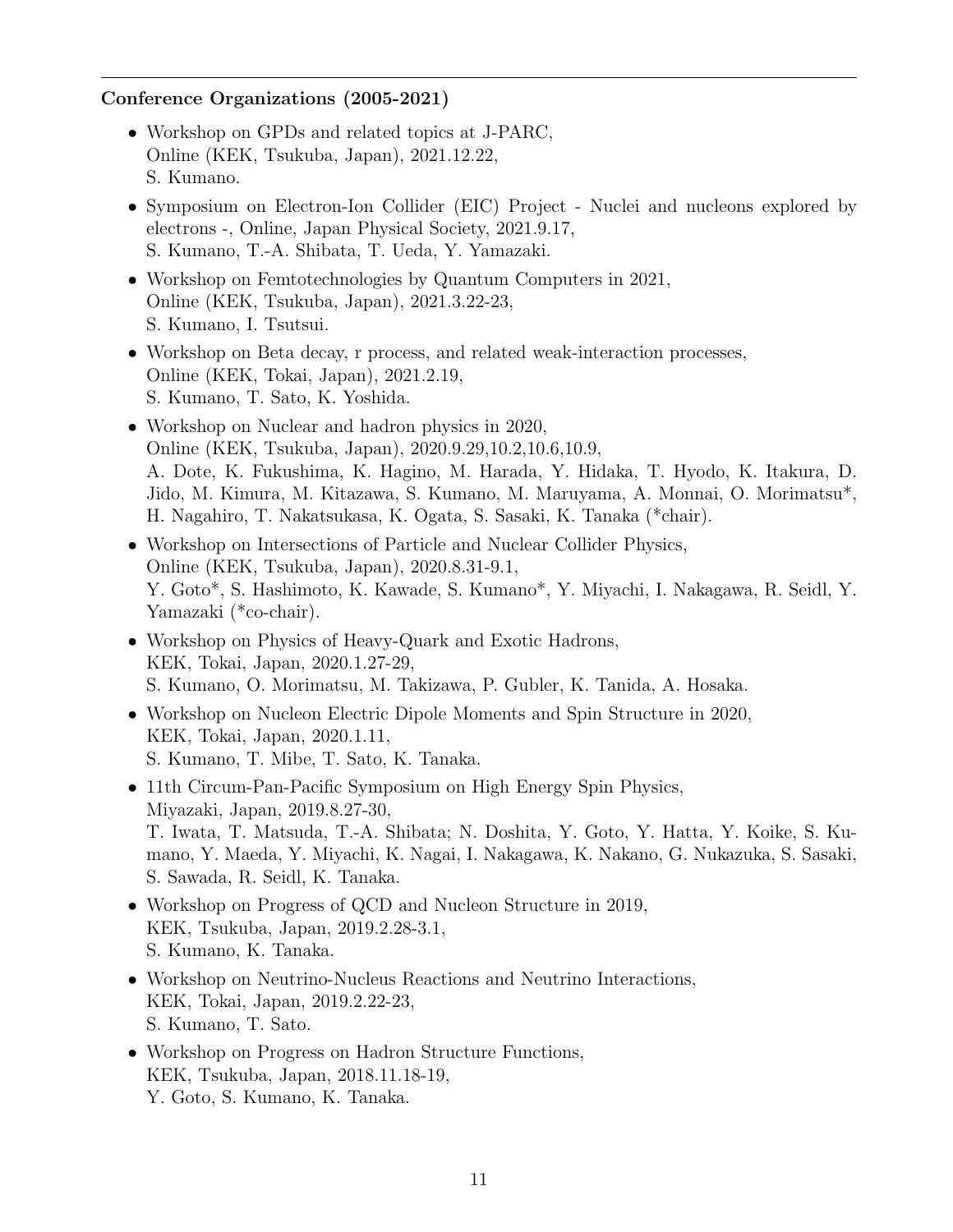- 8th International Conference on Quarks and Nuclear Physics, Tsukuba International Conference Hall, Tsukuba, Japan, 2018.11.13-17, A. Dote, Y. Goto, M. Harada, A. Hosaka, K. Itakura, H. Kamano, S. Kumano\*, A. Monnai, O. Morimatsu, S. N. Nakamura, M. Naruki, H. Noumi, H. Ohnishi, K. Ozawa, H. Sako, F. Sakuma, S. Sawada\*, H. Takahashi, T. Takahashi, K. Tanaka, K. Tanida (\* Co-chair).
- Workshop on Shallow- and Deep-Inelastic Scattering, L'Aquila, Italy, 2018.10.11-13, L. Alvarez-Ruso, C. Bronner, H. Gallagher, Y. Hayato, T. Katori\*, S. Kumano, J. G. Morfin\*, U. Mosel, J. Owens, J. Paley, R. Petti, J. Sobczyk.
- *•* Workshop on GPD Studies at JLab, J-PARC, and Future EIC, KEK, Tokai, Japan, 2018.5.8, S. Kumano, K. Tanaka.
- *•* Pre-workshop for the Conference on Deep Inelastic Scattering: EIC Project, Kobe, Japan, 2018.4.15, Y. Akiba, A. Deshpande, Y. Goto, Y. Hatta, Y. Itow, S. Kumano, Y. Miyachi, I. Nakagawa, R. Seidl, B. Surrow, K. Tanaka, Y. Yamazaki.
- Workshop on New Horizons of Weak Value, Weak Measurements, Entanglement, and Quantum Coherence, KEK, Tsukuba, Japan, 2018.2.21-22, S. Iso, K. Iwano, S. Kumano, Y. Kuramoto, I. Tsusui.
- *•* Workshop on Summary of KEK-Theory-Center J-PARC Branch Activities, KEK, Tokai, Japan, 2018.2.1-2, A. Dote, T. Harada, K. Itakura, M. Kitazawa, S. Kumano, O. Morimatsu, T. Sato, M. Takizawa, K. Tanaka.
- Workshop on Gravitational Physics with Particle Accelerators 2017, KEK, Tokai, Japan, 2017.11.30, S. Kumano, T. Mibe, S. Mizoguchi, J. Murata.
- Workshop on Research Forefront of Theoretical Nuclear Physics in 2017, KEK, Tsukuba, Japan, 2017.11.20-22, M. Asakawa, A. Dote, K. Fukushima, K. Hagino, M. Harada, S. Hirenzaki, A. Hosaka, K. Itakura, H. Kamano, M. Kimura, S. Kumano, O. Morimastsu, T. Nakatsukasa, A. Ohnishi.
- *•* Workshop on Neutrino-Nucleus Interaction in a Few GeV Region, KEK, Tokai, Japan, 2017.11.18-19, Y. Hayato, S. Kumano, T. Sato.
- Workshop on Origin and Composition of Nucleon Mass, KEK, Tsukuba, Japan, 2017.9.1, S. Kumano, K. Tanaka.
- *•* Workshop on Hadron and Nuclear Physics in 2017, KEK, Tsukuba, Japan, 2017.1.7-10, A. Dote, K. Itakura, H. Kamano, S. Kumano, O. Morimatsu.
- *•* Workshop on Hadron Tomography at J-PARC and KEKB, KEK, Tsukuba, Japan, 2017.1.6, S. Kumano, M. Takizawa, K. Tanaka.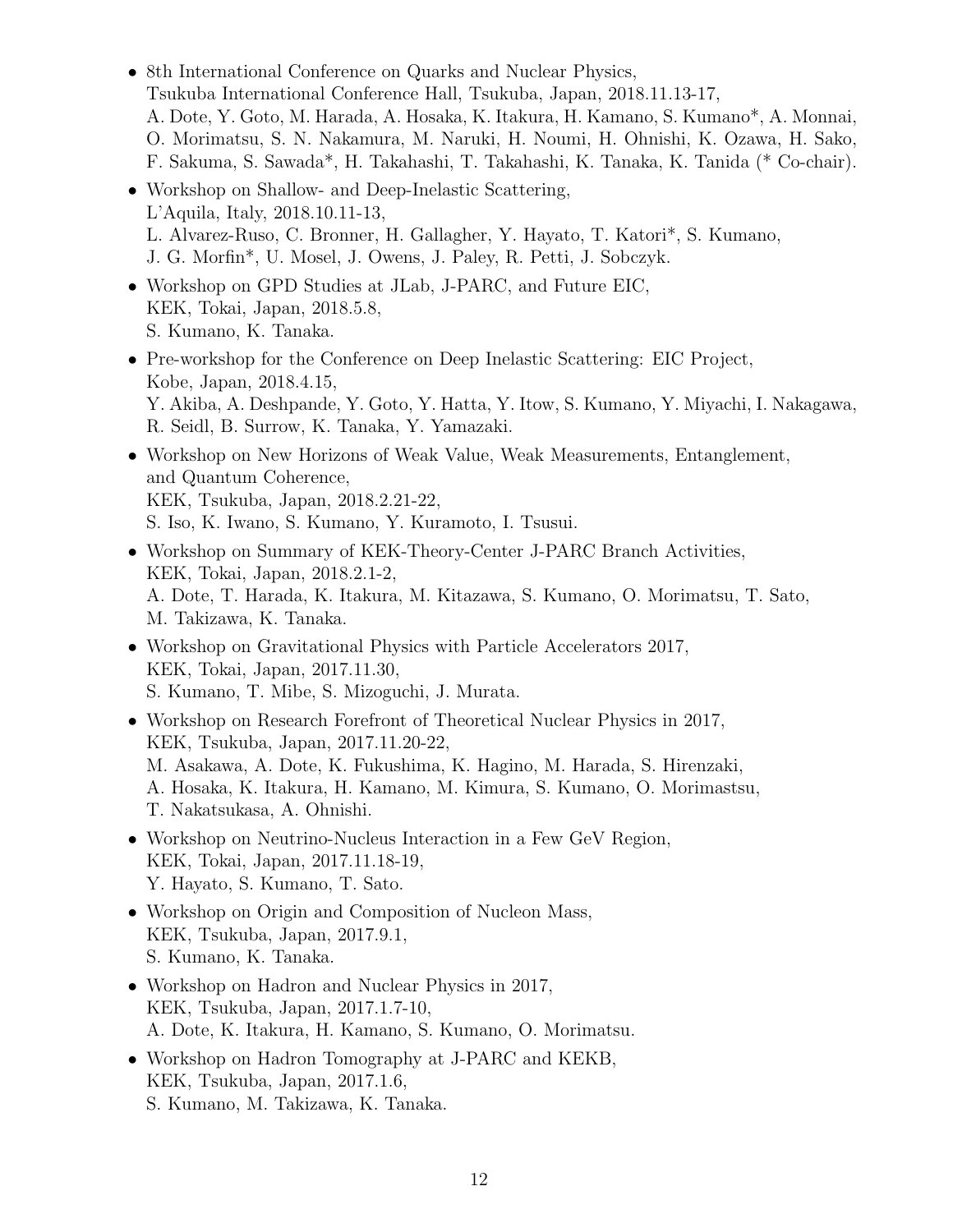- Workshop on Prospects of Electron-Ion-Collider Project, KEK, Tokai, Japan, 2016.8.3, Y. Goto, S. Kumano, I. Nakagawa, K. Tanaka, K. Tanida.
- Workshop on Hadron Tomography, YITP, Kyoto, Japan, 2016.7.31, Y. Hatta, S. Kumano, K. Tanaka.
- *•* International Workshop on J-PARC Hadron Physics in 2016, Ibaraki Quantum Beam Research Center (IQBRC), Tokai, Japan, 2016.3.2-4, A. Dote, S. Kumano, T. Maruyama, K. Ozawa, S. Sawada, T. Takahashi, K. Tanida.
- *•* Spinfest 2015 Workshop, KEK, Tokai, Japan, 2015.7.22-24, K. Tanida, S. Kumano, R. Seidl, K. Tanaka.
- Summer School on Spinfest 2015, KEK, Tokai, Japan, 2015.7.6-21,25-31, K. Tanida, S. Kumano, R. Seidl, K. Tanaka.
- *•* J-PARC Hadron Salon on Ξ Hypernuclei, KEK, Tokai, Japan, 2015.8.4, A. Dote, S. Kumano, S. Sawada, T. Takahashi.
- *•* J-PARC Hadron Salon on Kaonic Nuclei, KEK, Tokai, Japan, 2015.5.18, A. Dote, S. Kumano, S. Sawada, T. Takahashi.
- *•* Workshop on Hadron Physics with High-Momentum Hadron Beams at J-PARC in 2015, KEK, Tsukuba, Japan, 2015.3.13-16, S. Kumano, O. Morimatsu, K. Ozawa, S. Sawada.
- Workshop on J-PARC Proposal on High-Energy Hadron Physics, KEK, Tsukuba, Japan, 2015.3.12, S. Kumano, K. Tanaka.
- *•* Workshop on Progress on J-PARC Hadron Physics in 2014, KEK, Tokai, Japan, 2014.11.30-12.2, A. Dote, K. Imai, S. Kumano, T. Maruyama, T. Takahashi, K. Tanida.
- Workshop on Hadron Structure and Spectroscopy, Workshop before the APS-JPS meeting, Waikoloa, Hawaii, USA, 2014.10.7, B. Briscoe, V. Burkert, K. Imai, H. Kamano, S. Kumano, W. Melnitchouk.
- *•* Workshop toward LoI for J-PARC on High-Energy Hadron Physics, KEK, Tokai, Japan, 2014.8.10, S. Kumano, K. Tanaka.
- Workshop on High-Energy QCD and Nucleon Structure, KEK, Tsukuba, Japan, 2014.3.7-8, Y. Goto, Y. Hatta, T. Iwata, Y. Koike, S. Kumano, S. Sawada, T. Shibata, K. Tanaka
- *•* Workshop on High-Energy Hadron Physics at J-PARC, KEK, Tokai, Japan, 2014.2.13, S. Kumano, K. Tanaka.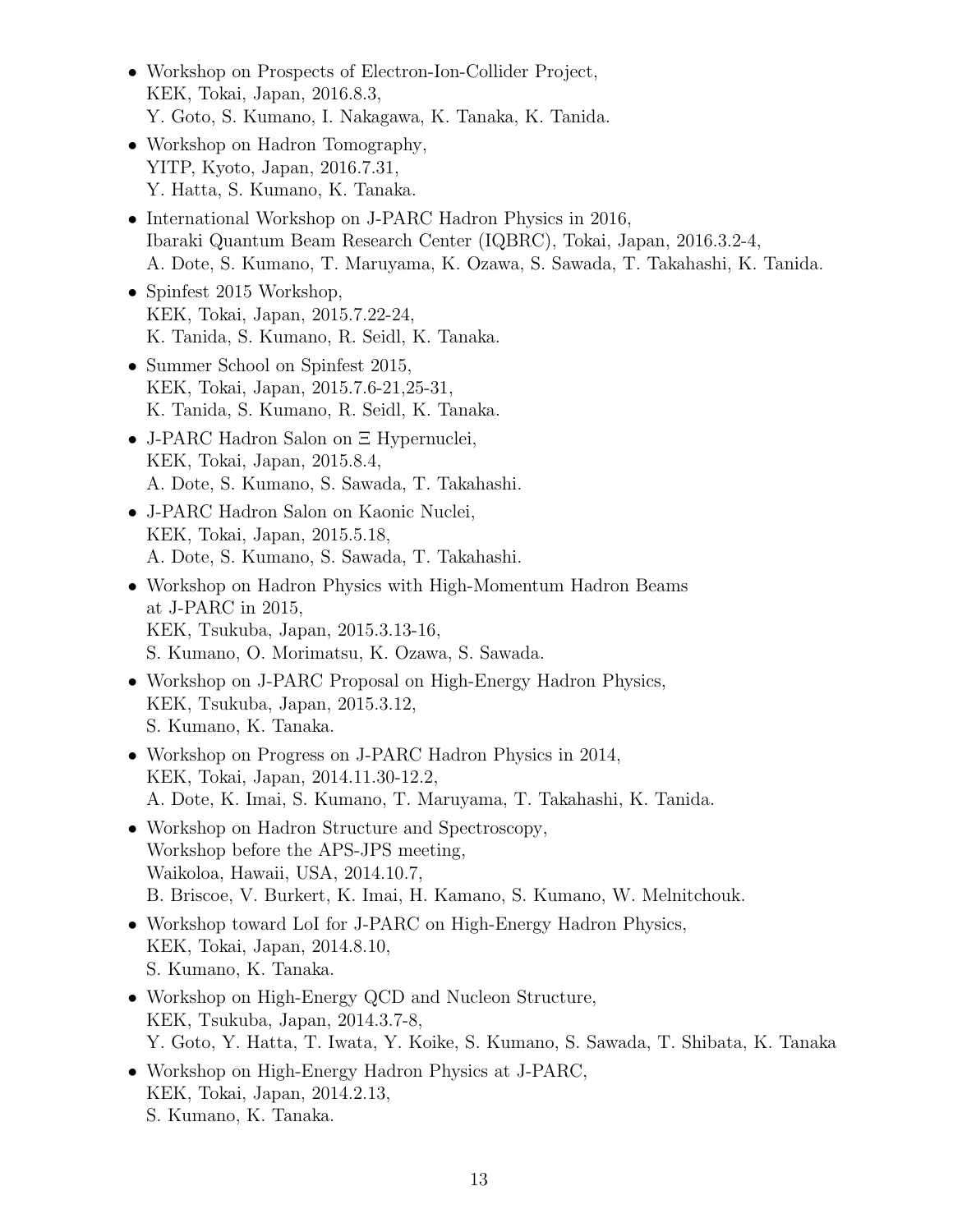- Workshop on J-PARC Hadron Physics in 2014, KEK, Tokai, Japan, 2014.2.10-12, A. Dote, T. Harada, S. Hirenzaki, S. Kumano, T. Maruyama, T. Takahashi, K. Tanaka.
- Workshop on J-PARC Theory Activities, KEK, Tokai, Japan, 2013.5.11, S. Kumano.
- Workshop on Hadron-Structure Physics at J-PARC and Related Topics, KEK, Tokai, Japan, 2013.3.18, S. Kumano.
- *•* Workshop on Neutrino-Nucleus Reaction from MeV to GeV, KEK, Tokai, Japan, 2013.3.8-9, S. Kumano, T. Sato.
- *•* J-PARC Hadron Salon on Neutron-Rich Nuclei, KEK, Tsukuba, Japan, 2013.3.1, A. Dote, S. Kumano, S. Sawada, T. Takahashi.
- *•* Workshop on Future Prospects of Hadron Physics at J-PARC and Large Scale Computational Physics, IQBRC, Tokai, Japan, 2013.2.11-13, A. Dote, S. Hashimoto, T. Hatsuda, E. Hiyama, K. Imai, S. Kumano, T. Maruyama, M. Oka, T. Takahashi, H. Tamura.
- *•* Workshop on Hadron Physics with High-Momentum Hadron Beams at J-PARC in 2013, KEK, Tsukuba, Japan, 2013.1.15-18, S. Kumano, O. Morimatsu, S. Sawada.
- *•* Workshop on Neutrino-Nucleus Reaction from MeV to GeV, KEK, Tokai, Japan, 2012.12.2-4, S. Kumano, T. Sato.
- *•* International Workshop on Fragmentation Functions and QCD 2012, Riken, Wako, Japan, 2012.11.9-11, R. Seidl, S. Kumano, T. Shibata.
- *•* J-PARC Hadron Salon on Hypernuclear Physics and Neutron Stars, KEK, Tsukuba, Japan, 2012.7.4, A. Dote, S. Kumano, S. Sawada, T. Takahashi.
- *•* Workshop on Neutrino-Nucleus Reaction from MeV to GeV, KEK, Tokai, Japan, 2012.3.19-21, S. Kumano, T. Sato.
- *•* Workshop on Future Prospects of Hadron Physics at J-PARC and Large Scale Computational Physics, IQBRC, Tokai, Japan, 2012.2.9-11, A. Dote, O. Hashimoto, S. Hashimoto, T. Hatsuda, E. Hiyama, K. Imai, S. Kumano, T. Maruyama, M. Oka, T. Takahashi.
- *•* Workshop on Neutrino-Nucleus Reaction from MeV to GeV, KEK, Tokai, Japan, 2011.12.17-18, S. Kumano, T. Sato.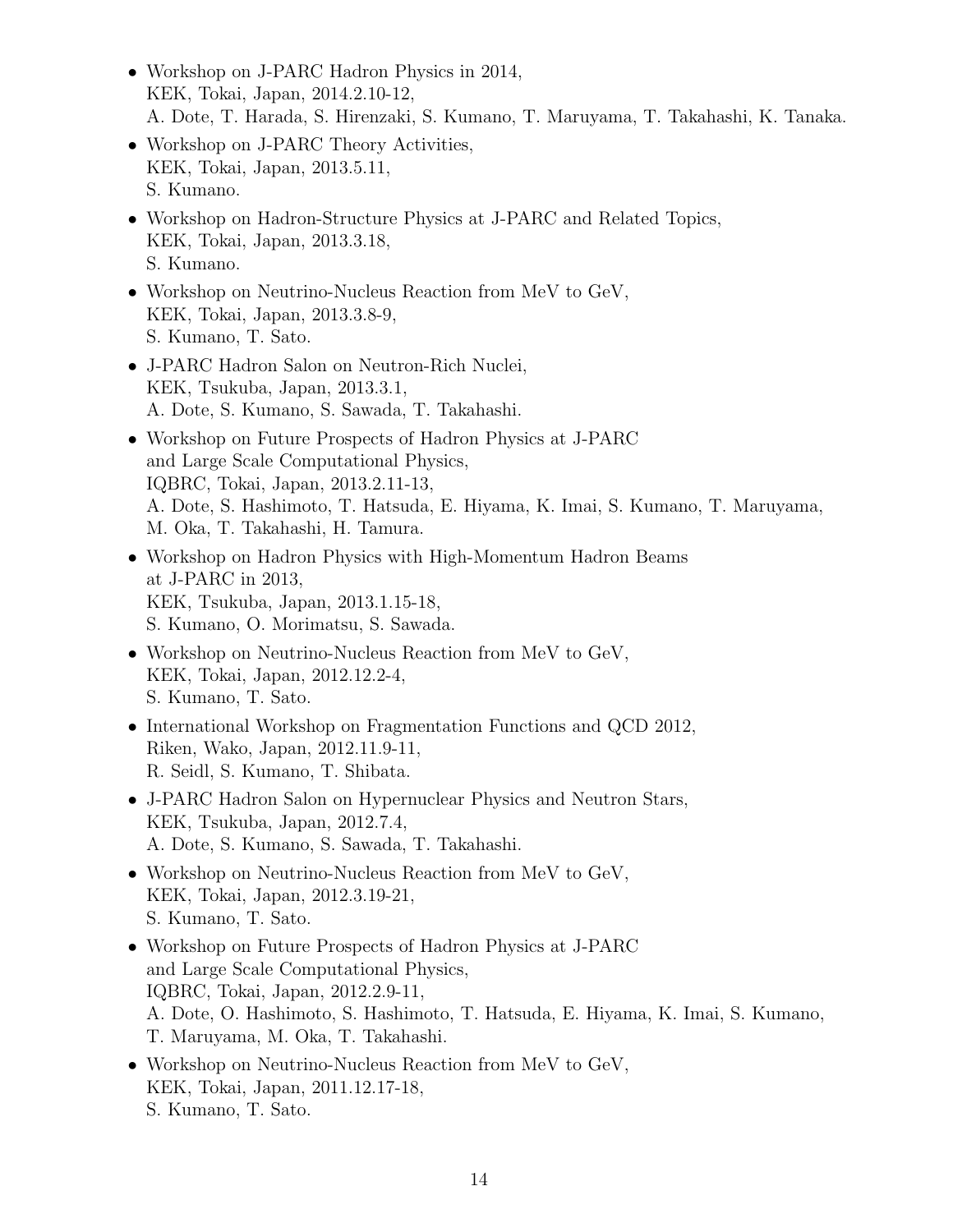- Workshop on Hadron-Nuclear Theory at J-PARC, KEK, Tokai, Japan, 2011.12.16-17, A. Dote, S. Kumano.
- *•* 150th Friendship Anniversary Workshop Between Germany and Japan on Modern Trends in Quantum Chromodynamics, DESY, Zeuthen, Germany, 2011.10.3-5, J. Blümlein, S. Kumano, T. Riemann, T. Uematsu, W. Vogelsang.
- *•* Workshop on J-PARC Hadron Salon on Pentaquark Physics, KEK, Tsukuba, Japan, 2011.9.29, A. Dote, S. Kumano, S. Sawada, T. Takahashi.
- Workshop on Hadron-Nuclear Physics at J-PARC, KEK, Tsukuba, Japan, 2011.6.10-11, A. Dote, T. Hatsuda, M. Hiyama, S. Kumano, M. Oka, S. Hashimoto.
- Workshop on Progress of Nucleon Structure Studies, KEK, Tsukuba, Japan, 2011.1.7-8, Y. Goto, H. Kawamura, S. Kumano, S. Sawada.
- *•* J-PARC Hadron Salon on Hypernculei and *γ*-Ray Spectroscopy, KEK, Tsukuba, Japan, 2010.11.18, A. Dote, S. Kumano, S. Sawada, T. Takahashi.
- *•* J-PARC Hadron Salon on J-PARC Hadron Experiments and Neutron-Rich Nuclei, KEK, Tsukuba, Japan, 2010.8.11, A. Dote, S. Kumano, S. Sawada, T. Takahashi.
- *•* J-PARC Hadron Salon on J-PARC Hadron Physics and Strangeness Nuclear Physics, KEK, Tsukuba, Japan, 2010.6.17, A. Dote, S. Kumano, S. Sawada, T. Takahashi.
- Workshop on High-Energy Hadron Physics with Hadron Beams, KEK, Tsukuba, Japan, 2010.1.6-8, K. Itakura, S. Kumano, Jen-Chieh Peng, S. Sawada.
- *•* Workshop on Short-Range Correlations and Tensor Structure at J-PARC, KEK, Tsukuba, Japan, 2009.9.25, S. Kumano, H. Morita, S. Sawada
- Workshop on Nuclear and Hadron Physics, KEK, Tsukuba, Japan, 2009.8.11-13, H. Abuki, A. Dote, Y. Ikeda, K. Itakura, S. Kumano, O. Morimatsu, T. Myo, T. Takahashi, J. Utsuno, S. Yasui.
- Workshop on New Developments of Nucleon Structure Studies in 2009, KEK, Tsukuba, Japan, 2009.1.10, T. Kimura, S. Kumano.
- Workshop on High-Energy Hadron Physics at J-PARC: Hadrons in Nuclear Medium, KEK, Tsukuba, Japan, 2009.1.8, K. Itakura, S. Kumano, S. Sawada, S. Yasui.
- Workshop on J-PARC Physics: New Aspects of Hadron and Nuclear Physics, KEK, Tsukuba, Japan, 2008.8.7-9, A. Dote, S. Hirenzaki, A. Hosaka, K. Itakura, Y. Koike, S. Kumano, O. Morimatsu, A. Ohnishi.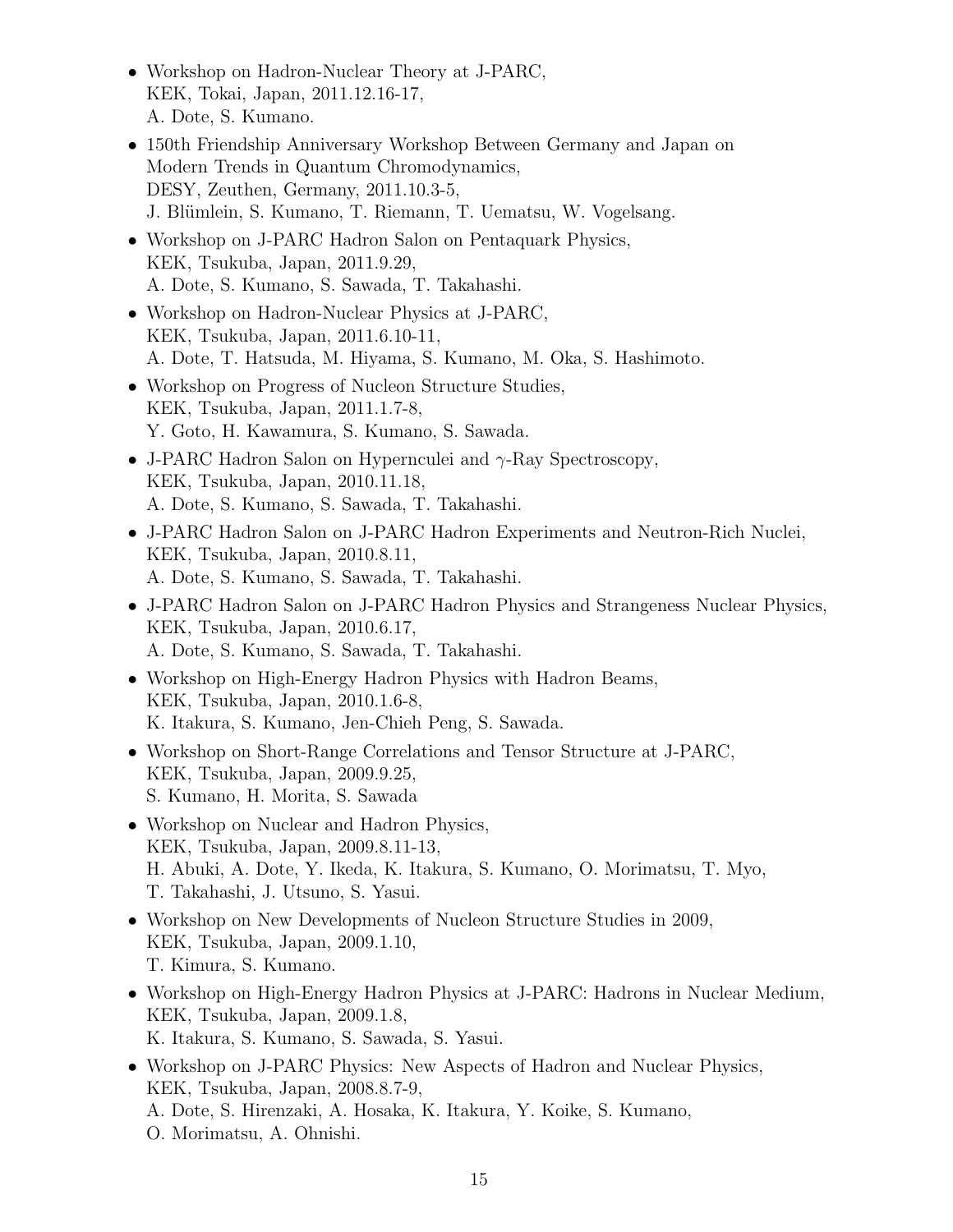- *•* Workshop on High-Energy Hadron Physics at J-PARC: QCD Hard Scattering and Charm, KEK, Tsukuba, Japan, 2008.7.8, K. Itakura, S. Kumano, S. Sawada, S. Yasui.
- Workshop on Ultra-High Energy Cosmic Rays and Hadron Structure 2008, KEK, Tsukuba, Japan, 2008.4.25-26, M. Fukushima, Y. Ito, S. Kumano.
- 4th International Workshop on Nuclear and Particle Physics at J-PARC, Mito Plaza Hotel, Mito, Ibaraki, Japan, 2008.3.5-7, T. Hasegawa, J. Imazato, S. Komamiya, T. Komatsubara, T. Koseki, S. Kumano, Y. Kuno, S. Mihara, T. Nagae, S. Nagamiya, T. Nakano, T. Nakaya, K. Nishikawa, H. Noumi, Y. Okada, N. Saito, S. Sawada, H. Tamura, K. H. Tanaka, K. Tokushuku, T. Yamanaka.
- *•* Workshop on Hadron Physics at Belle, KEK, Tsukuba, Japan, 2008.1.21, A. Dote, S. Kumano, Y. Sakai, K. Sudoh, S. Uehara.
- Workshop on Structure Functions of the Nucleon in 2008, KEK, Tsukuba, Japan, 2008.1.12, S. Kumano, K. Sudoh.
- Workshop on High-Energy Hadron Physics at J-PARC: Dimuon Production, KEK, Tsukuba, Japan, 2008.1.11, K. Itakura, S. Kumano, S. Sawada, K. Sudoh.
- *•* Workshop on Description of Lepton-Nucleus Reactions, KEK, Tsukuba, Japan, 2007.12.22, S. Kumano.
- Workshop on Crossing of Nuclear and Hadron Physics, KEK, Tsukuba, Japan, 2007.11.19-21, A. Dote, K. Hagino, K. Iida, K. Itakura, D. Jido, H. Kamata, M. Kimura, S. Kumano, K. Sudoh, O. Morimatsu.
- Workshop on High-Energy Hadron Physics at J-PARC: Nucleon Spin Structure, KEK, Tsukuba, Japan, 2007.10.19, K. Itakura, S. Kumano, S. Sawada, K. Sudoh.
- Workshop on Nuclear Physics at J-PARC, Tokai, Japan, 2007.6.1-2, A. Dote, S. Hirenzaki, K. Itakura, S. Kumano, O. Morimatsu, T. Nagae, A. Ohnishi, H. Ohnishi, K. Ozawa, N. Saito, A. Sakaguchi, S. Sawada, T. Takahashi, H. Tamura.
- *•* Workshop on High-Energy Hadron Physics at J-PARC: QCD corrections in Drell-Yan, KEK, Tsukuba, Japan, 2007.4.29, K. Itakura, S. Kumano, S. Sawada, K. Sudoh.
- Workshop on Toward Precision QCD Physics, KEK, Tsukuba, Japan, 2007.3.10, S. Hashimoto, Y. Kitazawa, S. Kumano, Y. Kurihara, N. Saito, F. Takasaki.